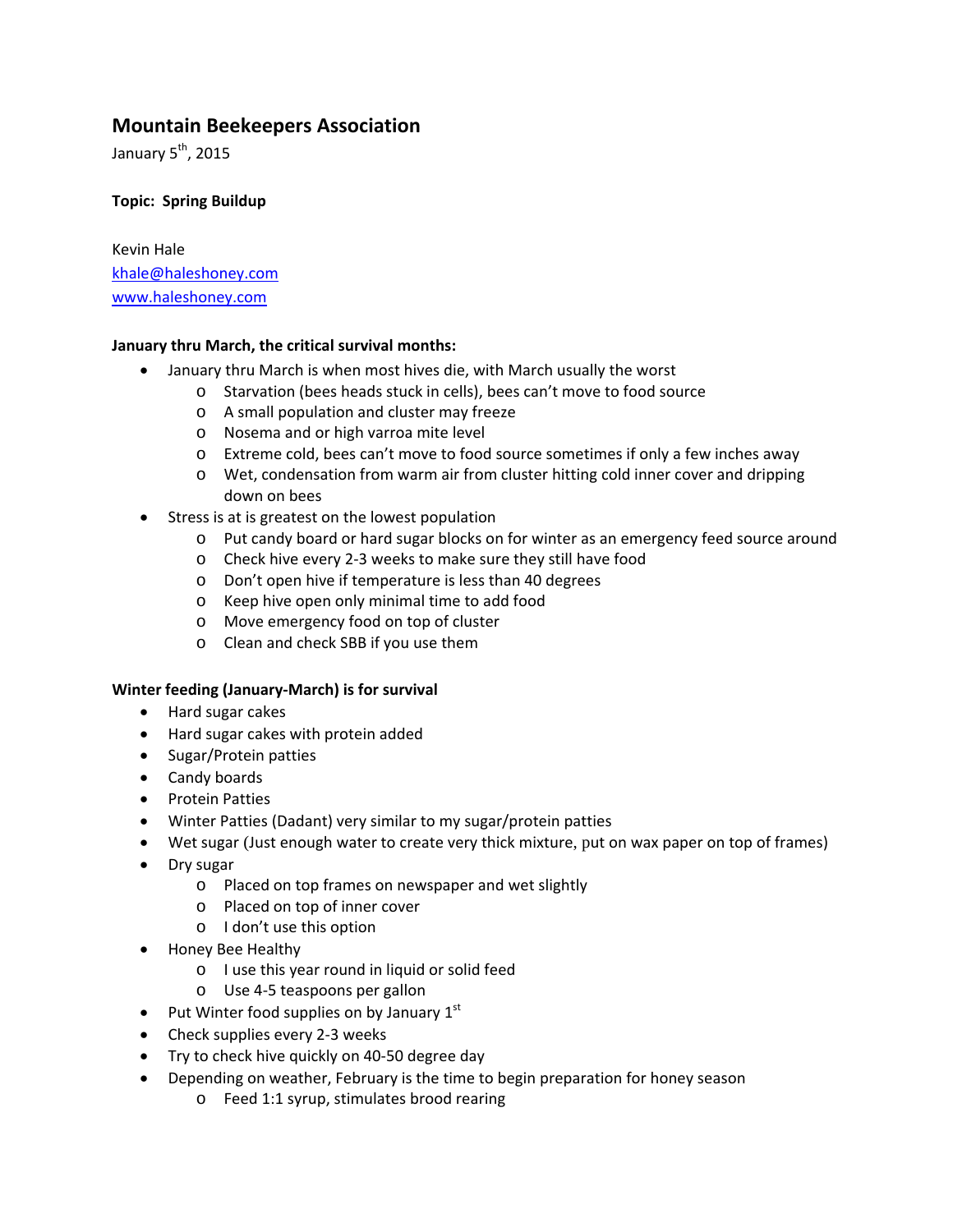o Pollen patties

## **Spring Buildup:**

- This occurs mainly in March and April but you must start in February
- Weather is a major factor determining when we can get started building up our hives
- Need temperatures at 40-50 degrees or above for bees to break out of their cluster
	- o Keep hives open for minimal time to put feed in, brood can get chilled
	- o If temperature is around 50 degrees you can hive open longer

## **Feed:**

- Feed 1:1 syrup
	- o This stimulates the queen to start laying
	- o Bees usually won't take liquid feed unless temperatures are averaging above 50 degrees
	- o Add Honey B Healthy to syrup, 4‐5 teaspoons per gallon syrup
- Feed protein/pollen patties
	- o Queen requires protein to lay eggs
	- o Brood Builder, AP 23 or Mega Bee are three common brands of patties
	- o Feed only what bees will eat (hive beetles love protein patties)
		- Keep patties on throughout the spring even if pollen is coming in, bees will stop eating the patties once an ample supply of natural pollen is coming in
		- **Should see bees bringing in pollen from Maples in early March**
- If you had hard sugar candy or other winter feed in hive it is ok to leave that there a couple weeks
- Treat for Nosema
	- o Usually treat once bees start taking 1:1 sugar water well
	- o Add Fumagilin‐B at a rate of one rounded teaspoon per gallon syrup
	- o One gallon medicated syrup per two box hive (20,000 bees)
	- o One half gallon medicated syrup per single box hive (10,000 bees)

## **Evaluating the hive:**

- You must have a strong hive ready for the honey flow to get good honey production
- You can't have your hives building up on the honey flow
- Bees will make sure their brood boxes are full before putting any excess honey in supers
- The honey flow starts in KY mid-April and typically runs through July  $1<sup>st</sup>$ 
	- o Actual honey flow always depends on the weather
	- o The main flow usually begins around May  $1<sup>st</sup>$  may  $10<sup>th</sup>$
- Around March  $1<sup>st</sup>$  your hive population ranges from 2-5 frames bees
	- o When you look into the top of your bees, see how many frames have bees
	- o A covered frame of bees contain about 1500 bees each side
	- o This time of year you would like to see 5 frames of bees, about 15,000 bees, this is considered a fairly strong hive coming out of winter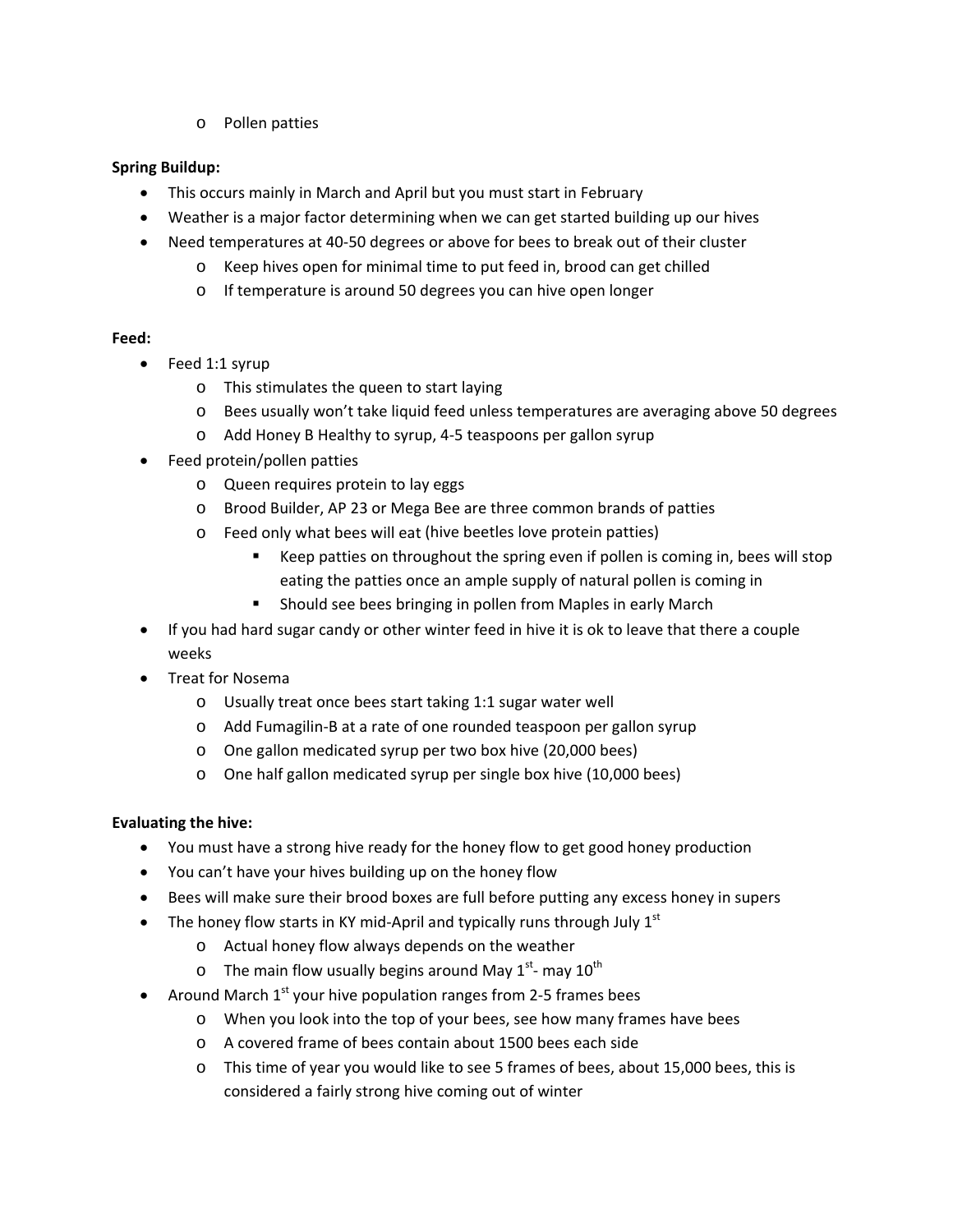- o If you have less than 3 frames of bees you probably have a weak hive
	- Remember 3 frames is about 10,000 bees or less
	- This does not apply to Russian bees, 2-3 frames of bees are very common and normal for Spring
- o If you use screen bottom boards, check boards to determine strength of hive
	- **Look for excess mites on boards**
- If you start feeding 1:1 syrup and protein patties and temperatures are averaging in the mid to upper 50's your queen should be laying 1000‐1500 eggs per day
- When temperatures stay in the 60 degrees range usually around late March April  $1^{st}$ , this is a good time to check out our queen and laying patterns
- You should see a difference in the number of frames with bees than you did in early March
	- o Takes a worker bee 20 days to hatch from an egg and 42 days total to become a foraging bee
	- $\circ$  To have a large foraging workforce by May 1<sup>st</sup>, you must have a lot of new bees by mid March, must be rearing brood in February and March!!!
		- If queen starts laying  $1^{st}$  February and averages 500 eggs per day for 30 days she will have laid 15,000 eggs by mid March. Those bees will now be foragers by April  $1<sup>st</sup>$ .
	- o You should see at least a couple additional frames of bees
	- o This is one argument for having young queens in Spring, first year queens typically lay more than older queens
- Remember you must have a **STRONG** colony of bees to produce honey
	- o You want 60,000 bees around middle of May if possible for main honey flow
	- o One large colony 60,000 bees will out produce two colonies of 30,000 bees
		- A colony requires 15,000 bees for nurse and house bees
		- So a colony with 60,000 bees has 45,000 forager bees and two colonies of 30,000 bees have 15,000 forager bees each for a total of 30,000
	- o Combine Hives if necessary to create a strong honey production hive
	- o Worker bee life span:
		- 1-10 days: nurse bee, clean cells, generate heat, feed larva
		- 11-18 days: ripen nectar, build comb
		- 19-21 days: guard bees, hive janitors
		- 22-end of life: honey and pollen forager (in the summer lifespan is about 6 weeks)

## **Avoid Swarming:**

- Two main types swarms:
	- o Congestion: Bees feel crowded, most common swarms
	- o Queen replacement: Queen pheromone (Queen perfume) is getting weak and bees think queen is failing
- Bees want to swarm right before major honey flow